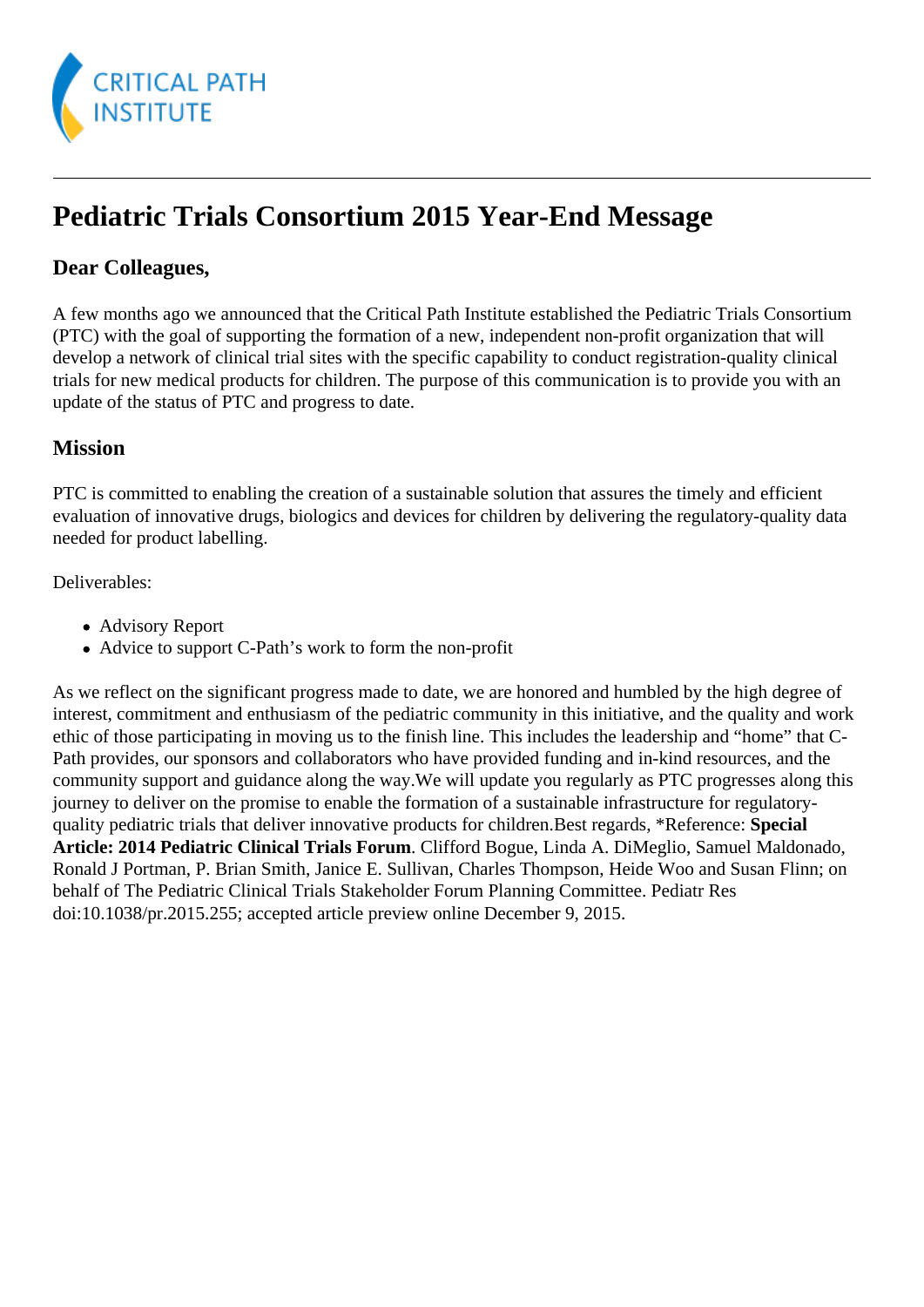## **Organization**

Image not found or type un patient advocacy groups, government, non-profits, professional More than 30 senior international leaders from academia, industry, societies and law firms are actively engaged in the preparation of

PTC's deliverables.

- Coordinating Committee has been formed
- 3 Subcommittees have been launched
- 5 Work Streams are now operating

#### circle-02

## **Advisory Report**

Image not found or type un**portions have been drafted. This document is the main vehicle for** The structure for the report has been established and significant providing strategic and operations advice to the new non-profit organization. It will include a financial model and business sustainability plan.

• The initial draft will be completed in 1Q16

#### circle-03

## **Non-profit formation**

Image not found or type unto  $\iint_{\mathbb{R}}$  filing documents for incorporation of the new non-profit in early C-Path is in the process of obtaining input from PTC regarding plans 1Q16.

- Outside legal counsel is engaged in drafting filing documents
- Filing for tax-exempt status will follow incorporation